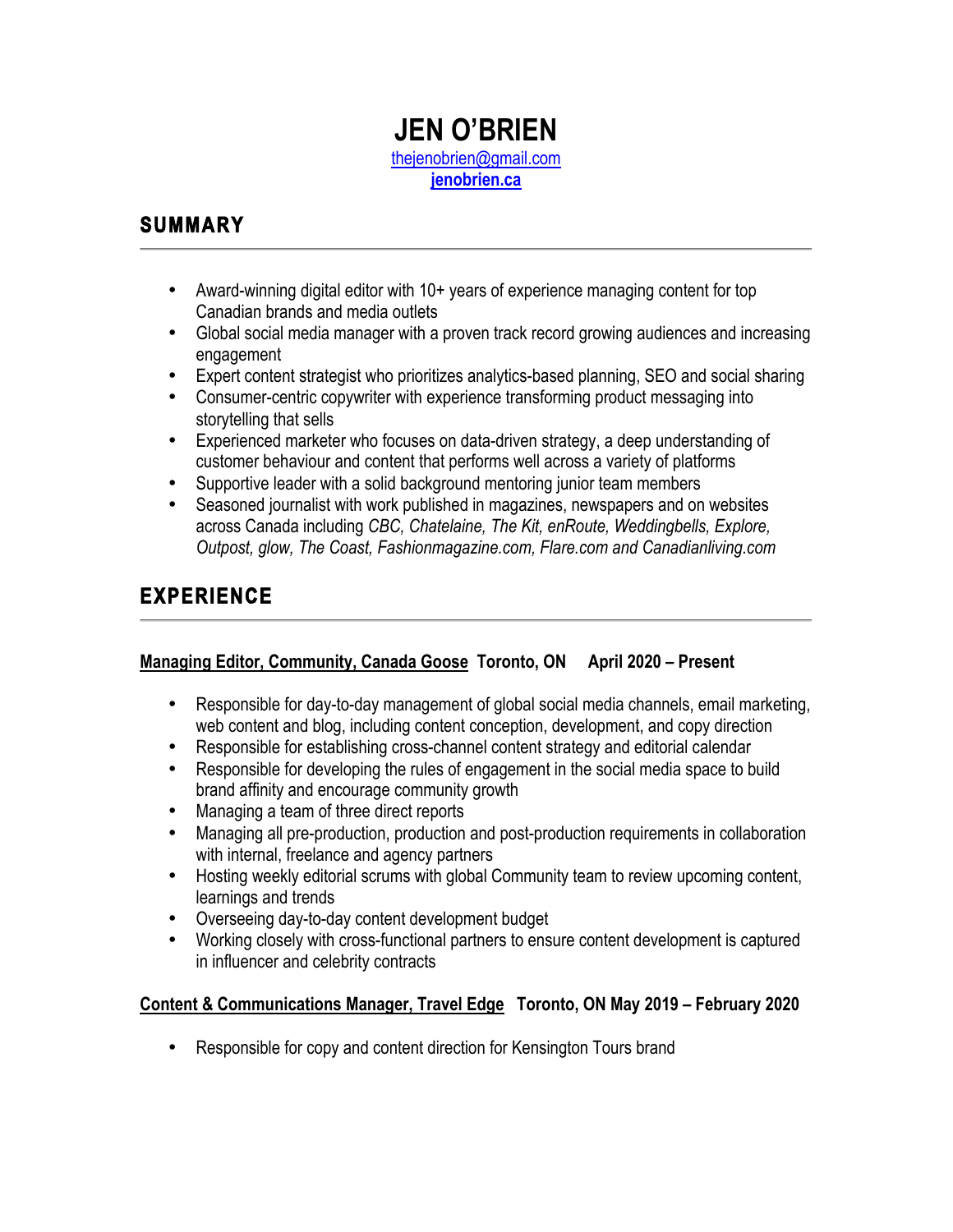- Collaborated with multiple stakeholders across product, sales and marketing departments to develop content strategy and editorial calendar aligned with short-term and long-term business goals
- Used SEO best practices to increase organic traffic and drive upper funnel engagement
- Collaborated with UX, IT, product and creative teams on website redesign, with an eye to branding, readability, SEO, consistency of voice, and opportunity to convert
- Created style guides and content mandate to be used across departments
- Researched, wrote and edited content for print and digital marketing materials
- Served as main point of contact for media, writing and distributing press releases, organizing media events and arranging interview opportunities for company leadership across trade and consumer media
- Managed a roster of freelance contributors
- Managed internal communications company-wide via weekly e-newsletter

### **Executive Digital Editor, Weddingbells.ca Toronto, ON July 2011 – February 2019**

- Responsible for complete management of website including editorial direction and social media strategy
- Overhauled website content with analytics-based planning, SEO and social sharing strategy that increased UVs by 70% and PVs by 65% year-over-year
- Grew total social audience from <20K to more than 250K
- Responsible for leading site redesign plan and implementing strategies to grow traffic and optimize brand visibility
- Led product curation and marketing efforts for affiliate e-commerce initiative through online, print and social promotions to drive robust sales
- Worked on ideation and execution of sponsored content packages for top brands such as Air Transat, Maison Birks, McDonald's and Tahiti Tourism
- Created and grew hyper-local newsletter for Toronto brides with a consistent 40% open rate over a two-year period
- Updated and streamlined third party photo submission process, increasing UGC submissions by 150%
- Conceptualized and managed special projects, including the annual Trends Guide, an award-winning digital feature that is still among the brand's most popular content offerings
- Edited all new site content daily with a focus on readability, SEO and social sharing
- Managed freelance contributors
- Responsible for management of all social media accounts
- Compiled all e-newsletters
- Responsible for representing the brand on television, radio and in print interviews
- Contributed writing and photography to print travel section

**Senior Digital Editor, Chatelaine.com Toronto, ON July 2008 – January 2011**

• Responsible for guiding the editorial direction of Chatelaine's online presence and managing two junior web editors